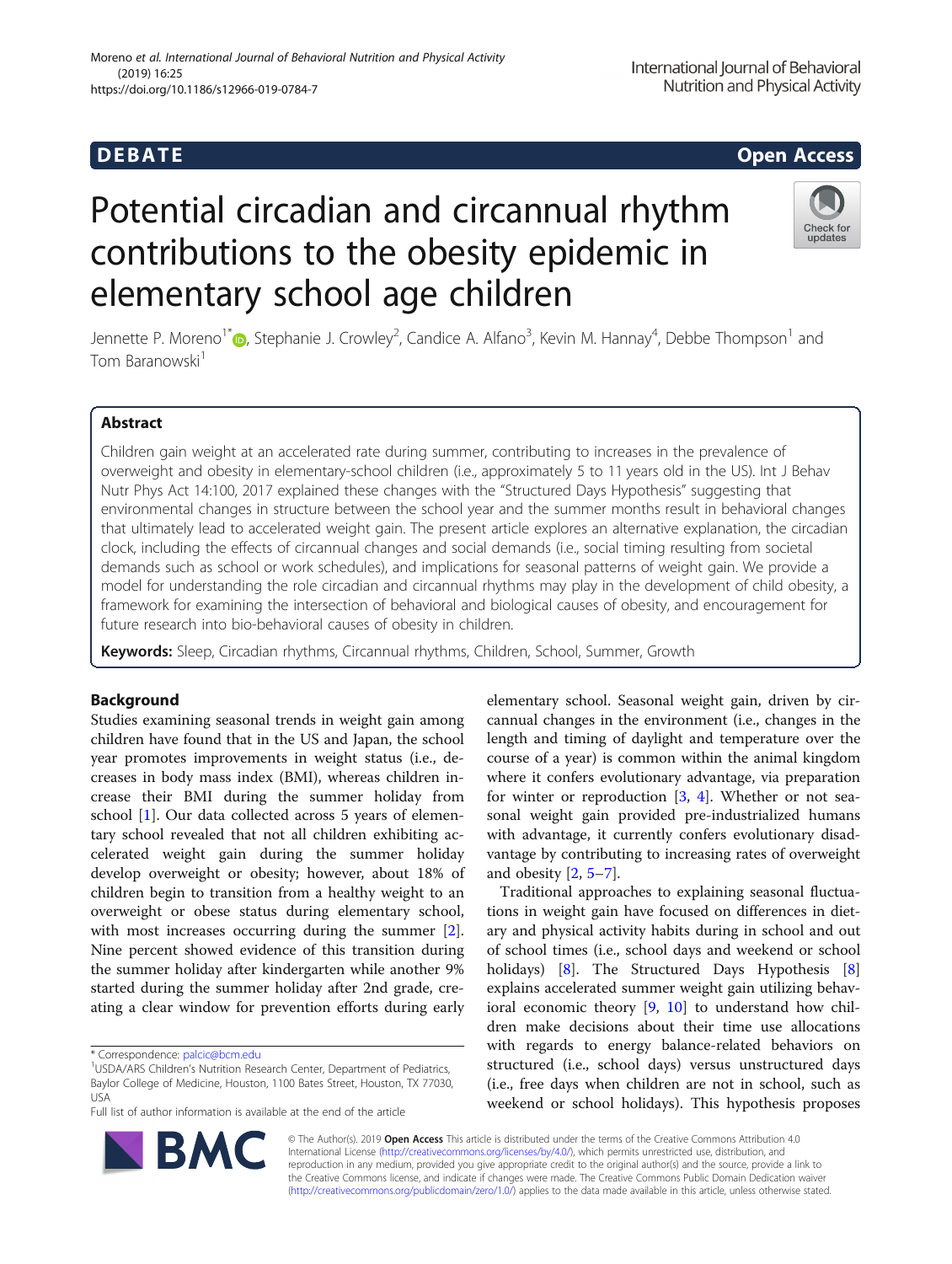that the structure provided by the school year supports a healthy weight through compulsory opportunities for physical activity, regulated access to a healthy balanced diet, limited time for sedentary activities outside of school, and consistent, earlier bedtimes and wake times [[8\]](#page-7-0). In the absence of similar structures during the summer holiday, children have greater autonomy over decisions related to energy balance behaviors, which may include opting for sedentary over more intensive physical activity, more calorically and less nutritionally-dense foods, and later bedtimes and wake times [\[8](#page-7-0)]. Implicit in this theory is that children are essentially hedonistic and when given the opportunity, they opt for less healthy options. As a result, typical obesity prevention interventions have focused on helping children to make better choices within environmental/social constraints. An almost exclusive focus on volitional control, based on a simple energy balance model of obesity, has failed to advance understanding of the potential biological and circannual causes of weight gain [[11,](#page-7-0) [12](#page-7-0)]. This paper explores the role of chronobiological causes of seasonal weight gain in children and identifies potential behavioral strategies to mitigate these influences. In doing so, we take a broader perspective of human biological systems, examining the interdependence of behavior, social demands (i.e., social timing resulting from demands such as school or work schedules, social activities, community involvement, family obligations and routines, parenting practices, etc.), circadian and circannual clocks, and metabolism to consider potential mechanisms through which misalignment of these daily and annual patterns may contribute to obesity in children. Advances in the biological sciences need to inform the behavioral sciences, so that parallel complementary advances can be made.

Chronobiology, refers to the study of biological rhythms that occur in a cyclical or periodic manner, providing temporal organization to physiological processes (e.g., metabolism) with behavioral outputs of the circadian system (e.g., sleep/wake, eat/fast) [\[13](#page-7-0)–[15\]](#page-7-0). Circadian rhythms (i.e., daily cycles of internal rhythms) occur in cycles of about 24.2 h, on average, and are entrained or synchronized primarily by exposure to the earth's 24 h light-dark cycle. Because our circadian cycle is slightly longer than 24 h, consistent input from the light-dark cycle is needed in order to maintain a 24 h day. The body clocks are located within cells, tissues, and organs throughout the body and are organized in a hierarchical manner. At the top of the hierarchy is the central clock known as the suprachiasmatic nucleus (SCN) [\[16\]](#page-7-0). The SCN is primarily entrained by inputs from the light-dark cycle [\[17](#page-7-0)]. Similar to an orchestra conductor, the SCN uses the inputs from the light-dark cycle to determine time of day and impose temporal

order to the body's physiological functioning by sending timekeeping signals to the body's instruments or peripheral clocks located throughout the central nervous system and the body, such as the liver, pancreas, muscle, and adipose tissue (i.e., fat) [\[16](#page-7-0), [18](#page-7-0)]. Peripheral clocks in the body control physiological processes (e.g., metabolism, body temperature, hormone secretion, and immune responses) [[19\]](#page-7-0). Sleep, physical activity, and eating patterns are behavioral outputs of the circadian clock. The timing of food intake entrains or synchronizes the body's peripheral clocks [[20](#page-7-0)–[22](#page-7-0)], and as a result, changes in eating habits (e.g., eating late at night) can lead to misalignment of the central and peripheral clocks. Optimal functioning is dependent upon proper alignment between the light-dark cycle, the central circadian clock (i.e., SCN), peripheral clocks, and the behavioral outputs (e.g., sleep, eating, activity) [\[23\]](#page-7-0). Social jet lag is an example of chronic circadian misalignment that results when social demands (e.g., work or school) require individuals to live on a schedule that is not optimal for their internal rhythms, making it hard to fall asleep and wake up at socially prescribed times for school or work. This results in an unmet sleep need and an accumulated sleep debt on school or work days (i.e., social jet lag). On days with fewer obligations (e.g., weekend days), individuals compensate by waking up later, which can introduce more variability in the timing of meals, sleep, and activity patterns. The resulting misalignment between the body's central and peripheral clocks leads to negative health outcomes, such as obesity, type 2 diabetes, cardiovascular disease, and cancer [[14](#page-7-0), [24](#page-7-0)–[26](#page-7-0)].

There is growing evidence that circadian misalignment is involved in weight gain and the development of obesity [\[16,](#page-7-0) [19](#page-7-0), [26](#page-7-0)–[30\]](#page-7-0). Experiments in animals have demonstrated that mistimed feeding (e.g., eating during the biological night) [[31](#page-7-0), [32](#page-7-0)], a high-fat diet [[33,](#page-7-0) [34](#page-7-0)], jet lag [[35\]](#page-7-0), and shift work [[36](#page-7-0)] disrupt circadian alignment and lead to weight gain. Among humans, evidence regarding the association between circadian misalignment and obesity comes primarily from observational studies. For example, shift work is associated with an increased risk for obesity, type 2 diabetes, metabolic syndrome, and cardiovascular disease in adults, especially long-term shift workers [\[37](#page-7-0)–[41\]](#page-7-0). Social jet lag has also been associated with obesity in adults [\[42](#page-7-0)] as well as adolescents and children [\[42](#page-7-0)–[45\]](#page-7-0). Night Eating Syndrome, an eating disorder that involves eating 25% or more of one's daily calories after the evening meal, was associated with increased risk of obesity and changes in the timing and amplitude of metabolic hormones such as glucose, insulin, ghrelin, and leptin in adults [\[14](#page-7-0), [46,](#page-7-0) [47\]](#page-7-0). Finally, an association between late meal timing and weight gain or obesity has been observed in observational studies among adults [[48](#page-7-0)–[53](#page-8-0)] and children [[54](#page-8-0)–[56](#page-8-0)]. In addition,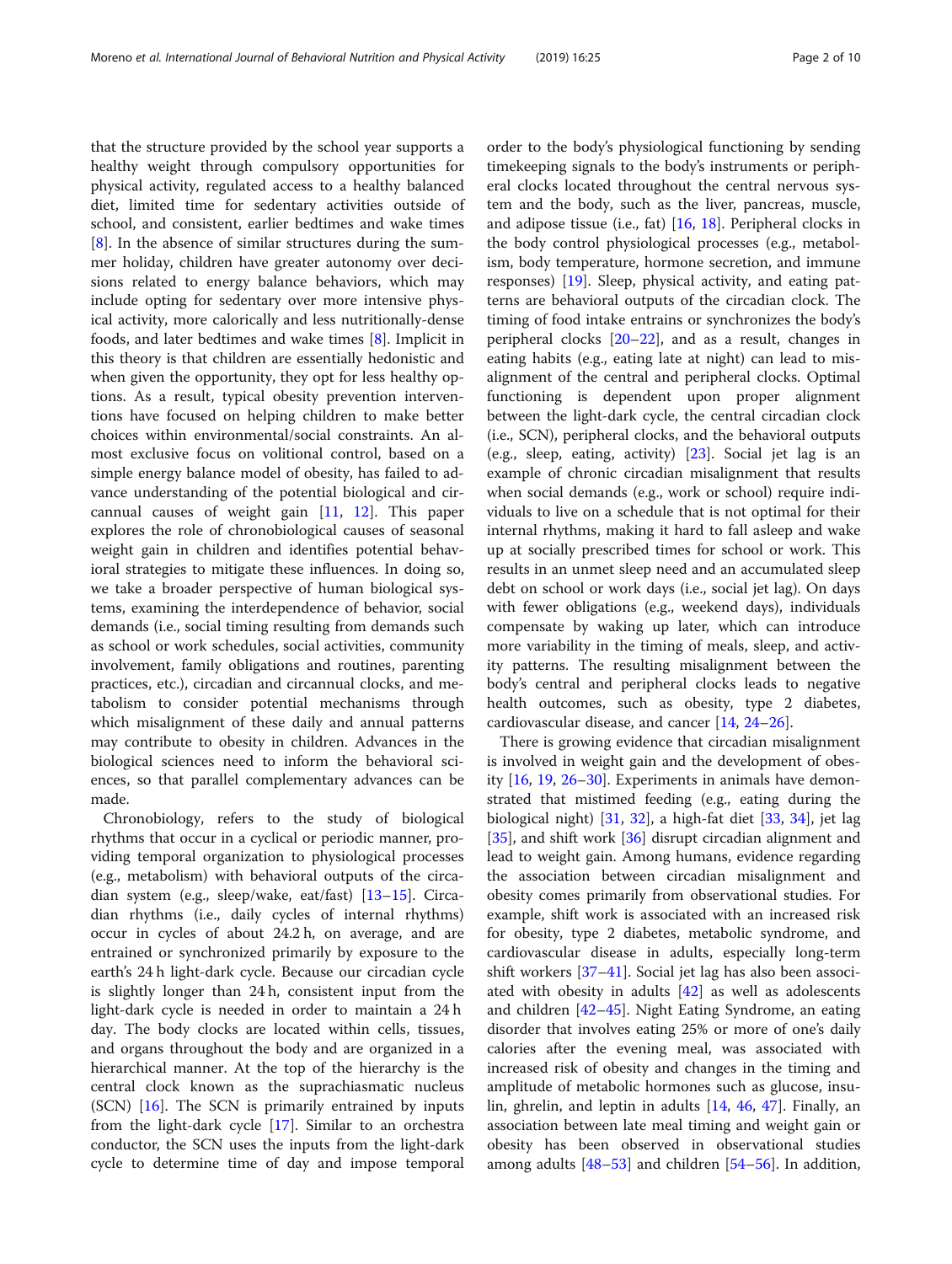late meal timing has been shown to affect weight loss outcomes in obesity treatment interventions [\[57](#page-8-0)–[59\]](#page-8-0).

# Theoretical basis of the circadian and circannual rhythm model of accelerated summer weight gain

Roenneberg developed a comprehensive model regarding the role of circadian misalignment in the development of obesity and other health conditions in which he illustrates the interdependence of the circadian clock, behavior, and health [[24](#page-7-0)]. These intra-individual factors within the individual are influenced by two elements from the environment: 1) exogenous cues that synchronize circadian rhythmicity (e.g., exposure to the light-dark cycle) and 2) social demands (e.g., school or work times, social activities, community involvement, family obligations and routines, parenting practices, etc.). The major contribution of our model to Roenneberg's model is the proposal that the circannual clock, synchronized by seasonal changes in environmental cues (e.g., light-dark cycle), also plays an important role in health outcomes (e.g., the development of obesity; Fig. [1](#page-3-0)). We propose that children exhibit a healthy seasonal pattern of weight gain and height growth that is controlled by a circannual clock. Further, we propose that the summer holiday environment is conducive to circadian misalignment based on changes in social demands leading to increases in the variability of sleep, eating, and physical activity patterns and facilitating accelerated summer weight gain. While school holiday schedules vary in timing and length around the world, many countries have adopted an agrarian school calendar offering children a summer holiday of about 6–12 weeks, typically occurring during the months of June through August in the northern hemisphere and December through February in the southern hemisphere. We hypothesize that the co-occurrence of the timing of the school holiday (i.e., conducive to circadian misalignment) during the season in which children are primed for weight gain may disrupt children's circannual growth patterns, contributing to accelerated weight gain and the development of obesity. To support our theory, we will review the literature regarding seasonality in humans, seasonal growth in children, and biological mechanisms through which the circannual clock and circadian clock may affect the timing and velocity of children's weight gain.

# The circannual clock

Similar to daily circadian rhythms, annual rhythms are controlled in part by exposure to earth's light-dark cycle resulting from the 23.5° tilt of the earth on its axis, its daily rotation, and the annual orbit around the sun, as well as from climatic weather patterns [[60,](#page-8-0) [61\]](#page-8-0). The effects of this tilt are most clearly seen at the extreme poles. Around the summer solstice (i.e., June 21), people living above 66.5° N in the Arctic experience 24 h of sunlight while regions below 66.5° S experience 24 h of darkness (i.e., their winter) [\[61](#page-8-0)]. At latitudes closer to the equator, there is less difference in day length throughout the year. The tilt not only affects day length but the ability of the sun to warm the earth. The warming effect of the sun is increased in areas of the globe receiving more direct solar radiation at any given time of the year which also coincides with a longer day length allowing for a longer warming and shorter cooling period during the night [\[61\]](#page-8-0). The amount of daylight a given area receives may also be determined by climatic weather patterns such as rainy and dry seasons [\[61](#page-8-0)].

Under natural lighting conditions (i.e., free of artificial lighting), adults exhibit a 24-h sleep-wake rhythm that is responsive to seasonal changes in the light-dark cycle [[62\]](#page-8-0). The SCN (i.e., central clock) demonstrates plasticity to encode for these seasonal changes in the length of daylight, creating an internal representation of day length [\[63](#page-8-0)]. Information about day length is signaled to the pineal gland (i.e., area of the brain that releases melatonin) [[64\]](#page-8-0). The length of melatonin release, marking the biological night, varies seasonally in response to changes in the length of the earth's dark period [\[63,](#page-8-0) [65](#page-8-0)]. A bi-oscillator model of circadian regulation suggests that seasonal adaptation to the light-dark cycle is facilitated by two oscillators, one entrained (i.e., synchronized with an environmental cue such as light) via dusk, controlling the onset of melatonin and the other entrained via dawn controlling the offset of melatonin [\[66](#page-8-0), [67](#page-8-0)]. The presence of two oscillators may explain individual differences in response to seasonal changes in the day length [\[68](#page-8-0), [69](#page-8-0)]. Under natural lighting conditions in which the dark period is much longer in winter compared to summer, adults exhibit a longer melatonin release in winter compared to summer. However, when exposed to modern lighting conditions where dark periods vary less across seasons, adults have demonstrated a lack of seasonality in their melatonin rhythms [\[65](#page-8-0)], possibly representing a form of circannual disruption which may have important health consequences [[70](#page-8-0)]. To our knowledge no studies have examined circadian entrainment under natural and modern lighting conditions in children. As a result, it is unclear if children lack seasonality as adults do; however, we hypothesize that the transition from the school environment to the summer holiday may be associated with changes in exposure to the light-dark cycle which may signal seasonal change to the brain.

While it is not clear whether children exhibit seasonal changes in melatonin, there is evidence of seasonality in their growth (i.e., height) [\[71](#page-8-0)–[73\]](#page-8-0) and weight gain, suggesting an endogenous rhythm of growth and weight gain in children [[72](#page-8-0)–[76\]](#page-8-0). Few recent studies have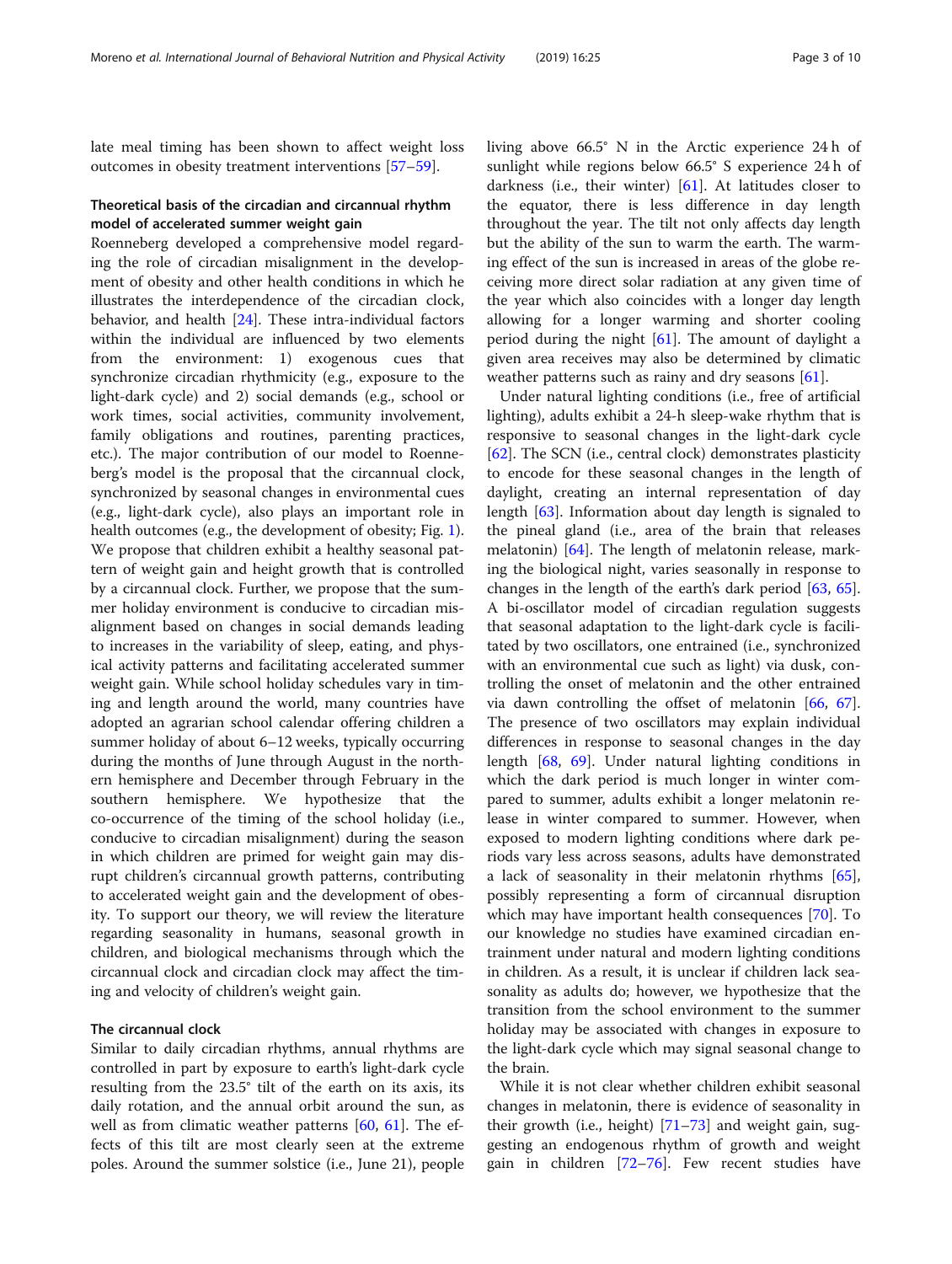<span id="page-3-0"></span>

examined monthly changes in growth among children; however, several studies from the late 1800s to mid-1900s suggest that children tended to gain height in the spring and early summer and gain weight in the late summer and fall [[73,](#page-8-0) [76\]](#page-8-0). A study of blind and sighted children living in Southern England found that sighted children demonstrated maximum gains in height between January and June, while periods of maximum growth in blind children were evenly distributed throughout the year [\[71](#page-8-0)]. This provides compelling evidence that seasonal variation in light-dark cycle may

predict growth in children through the visual encoding of day length via the SCN (i.e., central clock). Other studies have confirmed that times of year during which light exposure is more abundant coincide with increases in height among sighted children [\[72,](#page-8-0) [73](#page-8-0), [77,](#page-8-0) [78](#page-8-0)]. While the effect of the light-dark cycle on weight gain has not been tested experimentally, observational studies measuring weight on a regular basis (i.e., more frequently than bi annually) suggest maximum increases in weight tend to occur in late summer and fall when days are long, but shortening [\[76,](#page-8-0) [79](#page-8-0)–[82](#page-8-0)]. Further studies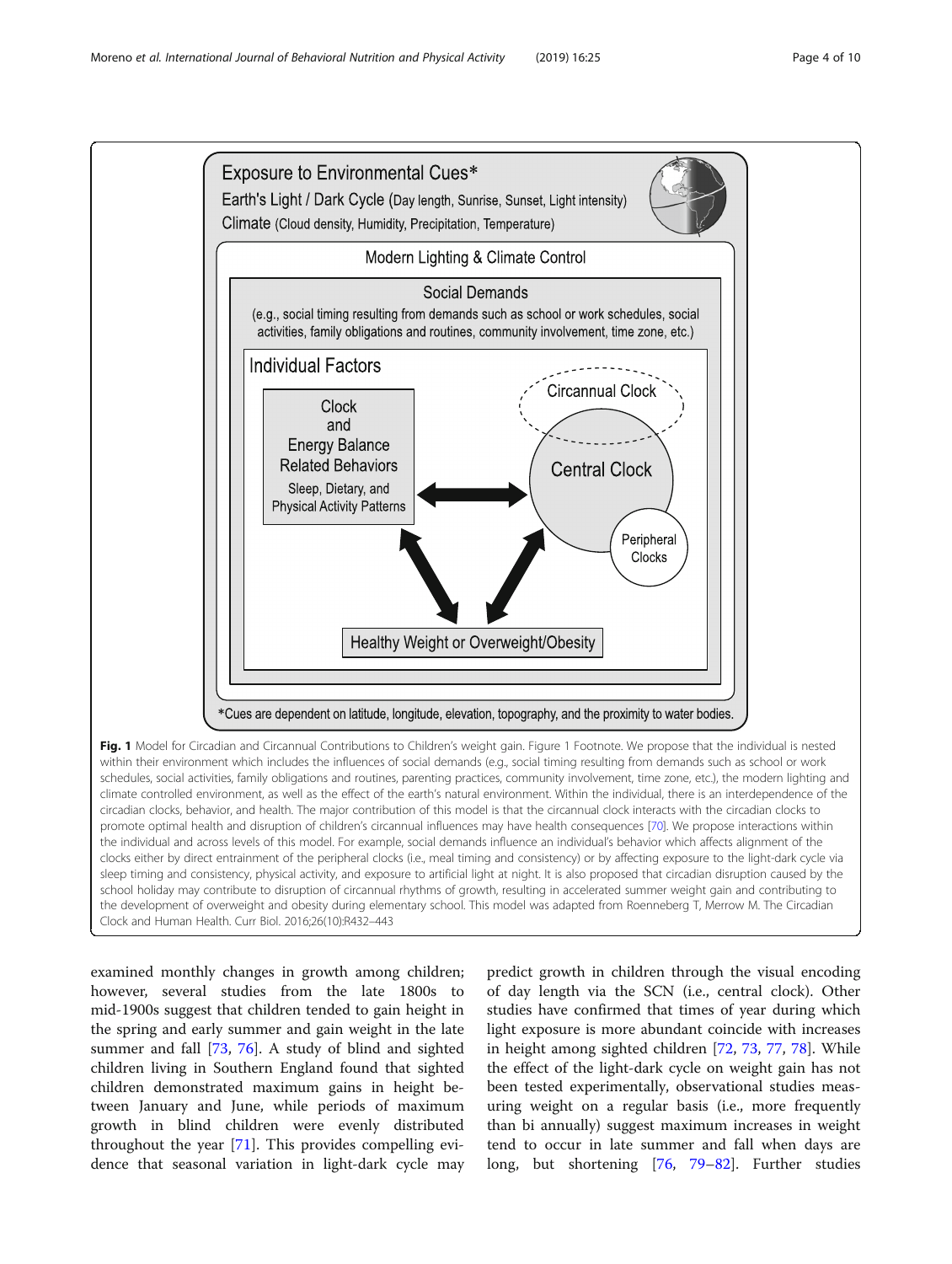examining seasonal patterns of growth among children in school and those not attending school have observed similar patterns regardless of school status [\[83\]](#page-8-0). Overall, these studies support the potential role of the circannual clock entrained by the seasonal variation in light and dark in children's growth patterns.

# Accelerated summer weight gain

More recent studies examining the timing of increases in children's body mass index (i.e., BMI, a ratio of height to weight) have also observed accelerated weight gain during the summer and early fall; however, this accelerated weight gain has been shown to contribute to increased rates of obesity during elementary school [\[1](#page-7-0), [84](#page-8-0)]. While we concluded from our own 5 year longitudinal study that the obesogenic out of school summer environment was to blame for these findings our study design did not allow us to rule out the influence of circannual effects on children's growth patterns [\[1](#page-7-0), [6\]](#page-7-0). Increases in height in spring/early summer and increases in weight in late summer and early fall suggest maintenance of BMI, unless height gain is retarded or weight gain is accelerated. The consistent recent findings of increases in BMI during summer contributing to increased obesity rates [[1,](#page-7-0) [2,](#page-7-0) [5](#page-7-0)–[7,](#page-7-0) [85](#page-8-0)–[88](#page-8-0)] suggest the potential contribution of disruptions to normal circannual patterns of growth. Additional studies are needed to test these hypotheses in order to clarify the potential interaction between the effects of circannual rhythms, circadian misalignment, and traditional energy balance related behaviors on children's weight status.

# The biology underlying the association between the circannual clock and seasonal weight gain

Energy expenditure decreases during sleep and as a result it may seem counterintuitive that shortening of the sleep or the biological night would lead to weight gain [[89\]](#page-8-0). However, in humans, the biological night is characterized by high levels of melatonin which plays a role in the timing of lipid oxidation (i.e., utilization of energy stored in adipose tissue), and brown fat thermogenesis (i.e., the conversion of fatty acids and glucose into heat) [[89](#page-8-0)–[91](#page-8-0)]. The biological day in humans is characterized by the absence of melatonin, contributing to processes involved in carbohydrate metabolism leading to lipogenesis (i.e., the creation of lipids) and storage of energy as fat in the fat cell [\[92,](#page-8-0) [93\]](#page-8-0). The yin and yang of the biological day and night promotes energy balance. Melatonin synchronizes metabolic function of the adipocytes for high lipolysis (i.e., fat or lipid breakdown) during the melatonin phase and high lipogenesis (i.e., lipid creation) during the absence of melatonin [[92\]](#page-8-0). Melatonin also synchronizes the activation of white adipose tissue [\[93](#page-8-0)]. Among Siberian hamsters which do not gain weight in

winter, short winter-like days led to longer nocturnal melatonin release, with greater stimulation of melatonin receptors in the forebrain, thereby engaging activation of white adipose tissue, resulting in lipolysis and a decrease in seasonal adiposity [[93](#page-8-0)]. As opposed to humans, hamsters are nocturnal animals and thus melatonin release is associated with their biological day when the animal is active and feeds. Melatonin-induced browning of white adipose tissue (i.e., conversion of white adipose tissue to more metabolically active beige or brown adipose tissue) increases energy expenditure by converting fatty acids and glucose into heat, thereby increasing their thermogenic activity, resulting in weight loss [[94,](#page-8-0) [95](#page-8-0)]. Greater activation of white adipose tissue due to longer melatonin rhythms resulting from longer nights during winter, may explain why children tend to not gain weight during winter and demonstrate faster weight gain during the longer days of summer [[96](#page-8-0)].

#### Circadian misalignment and weight gain

Though the exact mechanism through which chronodisruption leads to weight gain is unknown, chronodisruption caused by shift work or social jet lag results in reductions in the production of melatonin [[97](#page-8-0)]. Given the role of melatonin in energy balance, circadian misalignment may have important metabolic consequences due to desynchronization of processes involved in optimal energy balance [[96,](#page-8-0) [98](#page-8-0)]. Among humans, even short-term misalignment of circadian rhythms with sleep/wake and fast/feed behaviors resulted in increased postprandial (i.e., after eating) glucose and insulin, decreases in leptin, and reversed the cortisol rhythm so that cortisol was high at the beginning of sleep instead of upon waking, suggesting that even short term misalignment may cause disruption of rhythms related to energy balance [\[36](#page-7-0)].

In addition to sleep, summer shifts in eating patterns and physical activity may also result in circadian misalignment associated with increased adiposity, mediated by the mistiming of behavioral rhythms with endogenous rhythms [\[16](#page-7-0), [19,](#page-7-0) [63\]](#page-8-0). Misalignment of behavior with endogenous rhythms has been associated with changes in metabolism and development of obesity [[16](#page-7-0), [29](#page-7-0), [30](#page-7-0)]. Physical activity has been shown to advance the circadian clock, possibly because exercise increases the amplitude of the daytime circadian and homeostatic rhythms, such as core body temperature, arousal, and sleep propensity, leading to a faster accumulation of sleep pressure (i.e., the body's drive to sleep which accumulates as the amount of time awake increases), resulting in earlier sleep times [[99,](#page-8-0) [100](#page-9-0)]. Thus, increases in physical activity could promote earlier bedtimes in children. Physical activity may also affect the central clock by maximizing outdoor light exposure as outdoor time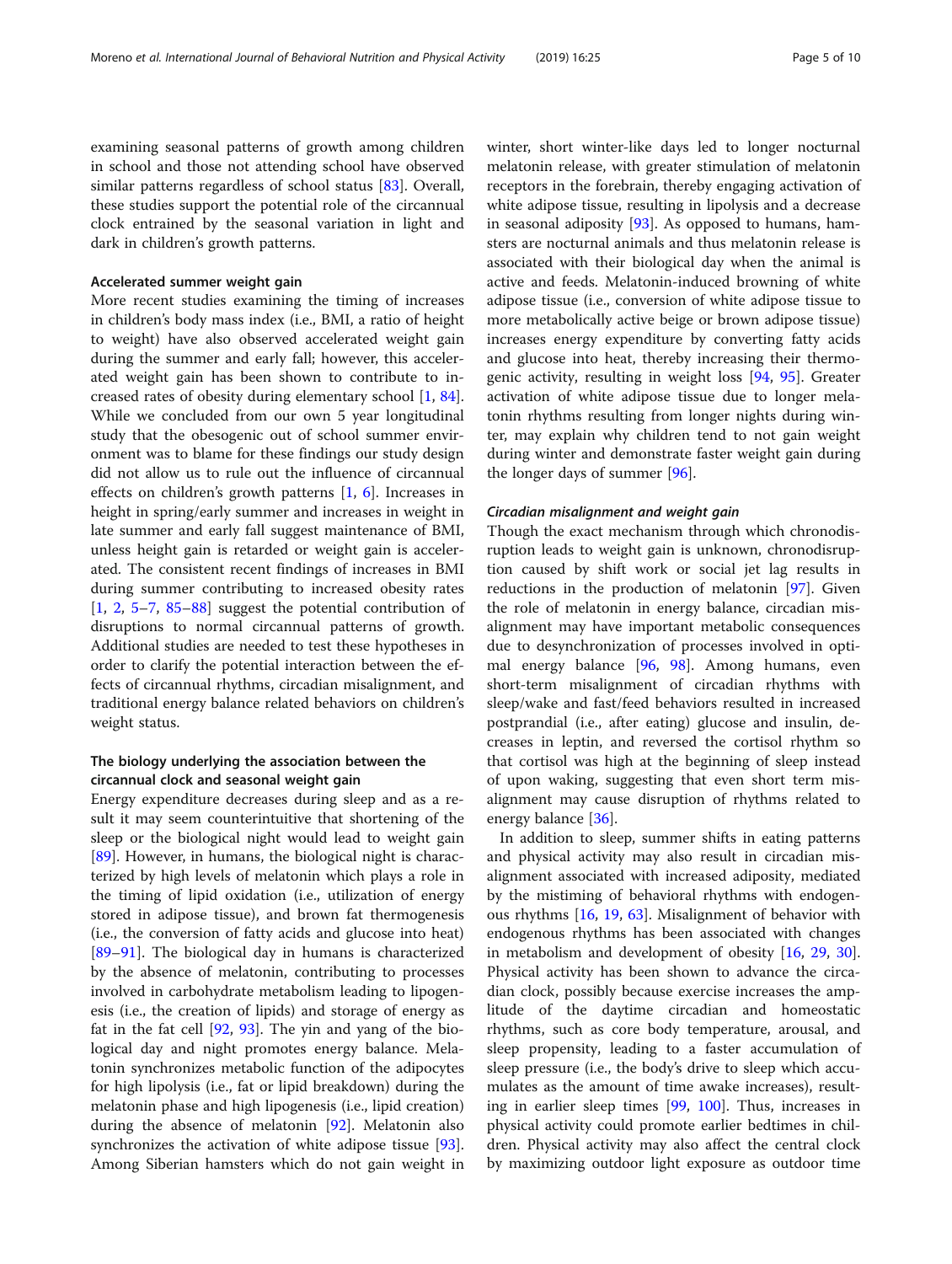is associated with increased physical activity [[101](#page-9-0)–[103](#page-9-0)], which facilitates the synchronization of internal clocks with the external environment. In addition, there is growing evidence that food synchronizes peripheral clocks such as those of the liver, pancreas, and gut [[21](#page-7-0), [22,](#page-7-0) [104\]](#page-9-0). Because humans exhibit a daily rhythm of glucose utilization with more efficient glucose utilization in the morning due to improved insulin sensitivity, followed by poorer glucose utilization and insulin insensitivity in the evening [[105\]](#page-9-0), eating later in the day results in acute exposure to higher postprandial blood glucose levels, with negative effects persisting through the following morning [\[106](#page-9-0), [107](#page-9-0)]. In addition, shortened sleep duration is associated with a shift in melatonin rhythms, resulting in high melatonin levels in the morning upon awakening and eating the morning meal during the biological night [\[108\]](#page-9-0), which reflects misalignment of the central and peripheral clocks. Long-term dysregulation of glucose levels may lead to alterations in caloric intake and storage which have also been attributed to shortened sleep duration [\[108](#page-9-0)], suggesting that the mis-timing of eating and sleep/wake patterns with endogenous rhythms may increase risk for type 2 diabetes and possibly obesity [[109](#page-9-0)].

## Summary of the proposed conceptual model

Considering these findings all together, we present the conceptual model illustrated in Fig. [1.](#page-3-0) We propose that all children exhibit seasonal rhythmicity in their height and weight growth patterns which are synchronized by exposure to the earth's seasonal light-dark cycle. A longer duration of melatonin secretion during winter nights may be associated with slower weight gain during winter, while children's accelerated weight gain during summer may be due to a shorter duration of melatonin secretion (i.e., due to shorter summer nights). We propose that greater changes in children's social demands during the summer holiday may lead to later and more variable bedtimes, greater exposure to artificial lighting at night, later and more variable meal times, and reduced physical activity. Variability in these intersecting daily rhythms may contribute to a blunting of circadian rhythmicity which may further reduce the amount of melatonin children are exposed to during summer (i.e. circannual rhythm disruption), thus contributing to accelerated weight gain in a manner that promotes the development of overweight or obesity during the summer holiday.

# Areas for future research

While there is evidence that children's growth exhibits a seasonal pattern (entrained by exposure to the light-dark cycle) [\[71](#page-8-0)–[74\]](#page-8-0), the importance of the circannual clock to children's growth and more broadly, human health, is relatively unknown. Research is needed to determine the environmental cues that synchronize circannual rhythms in adults and children (i.e., lengthening or shortening of day length, changing timing of sunrise or sunset, changes in light intensity and temperature) and how circannual rhythms vary across climates and geographic locations. Studying annual rhythms in humans is difficult due to the inability to expose humans to experimentally controlled light schedules for an entire year. However, it may be possible to manipulate environmental cues in order to determine salient synchronizers of annual rhythms at different developmental stages. For example, one study established that light therapy during winter resulted in increases in height among adolescent males during the same period, a season during which height gain typically does not occur [\[110](#page-9-0)]. Similar studies could be conducted to examine weight gain. We would anticipate that light box therapy would result in a shift in the circannual rhythm of growth marked by earlier timing of increased height velocity followed by earlier onset of increased weigh velocity. Further, much of what is known about human seasonality and entrainment to natural and artificial modern lighting has come from studies with adults  $[65, 111-113]$  $[65, 111-113]$  $[65, 111-113]$  $[65, 111-113]$  $[65, 111-113]$  $[65, 111-113]$  $[65, 111-113]$ . Children appear to be more sensitive to light exposure [\[4](#page-7-0)] due to more transparent ocular lenses and larger pupils [[114\]](#page-9-0). As a result, studies are needed to understand how children's circadian systems, and particularly the melatonin rhythms respond under natural lighting conditions (i.e., camping) and modern lighting conditions across seasons, geographic locations and in school and summer holiday environments. Because children are more sensitive to the effects of light [[4\]](#page-7-0), they may be able to maintain a circannual rhythm even when adults do not. Also the nature of the school and school holiday environment may be different enough from the typical adult office worker that it may affect their circannual rhythms in unknown ways. While it is not clear how the modern lighting environment affects children's growth, recent studies suggest that the current environment is conducive to accelerated summer weight gain, in turn contributing to high rates of child obesity.

To examine the degree to which accelerated increases in BMI during summer are related to circadian and or circannual influences, experimental lab based studies would be ideal. However, there are many practical and ethical considerations which may limit their feasibility among children. Thus, animal models may be used to test aspects of our hypothesis such as the influence of circadian misalignment on seasonal weight gain. Observational studies measuring children's sleep, physical activity, eating patterns, light exposure, and growth on a monthly basis and across geographic locations and cultures could explore associations between these factors. Observational studies would be instrumental in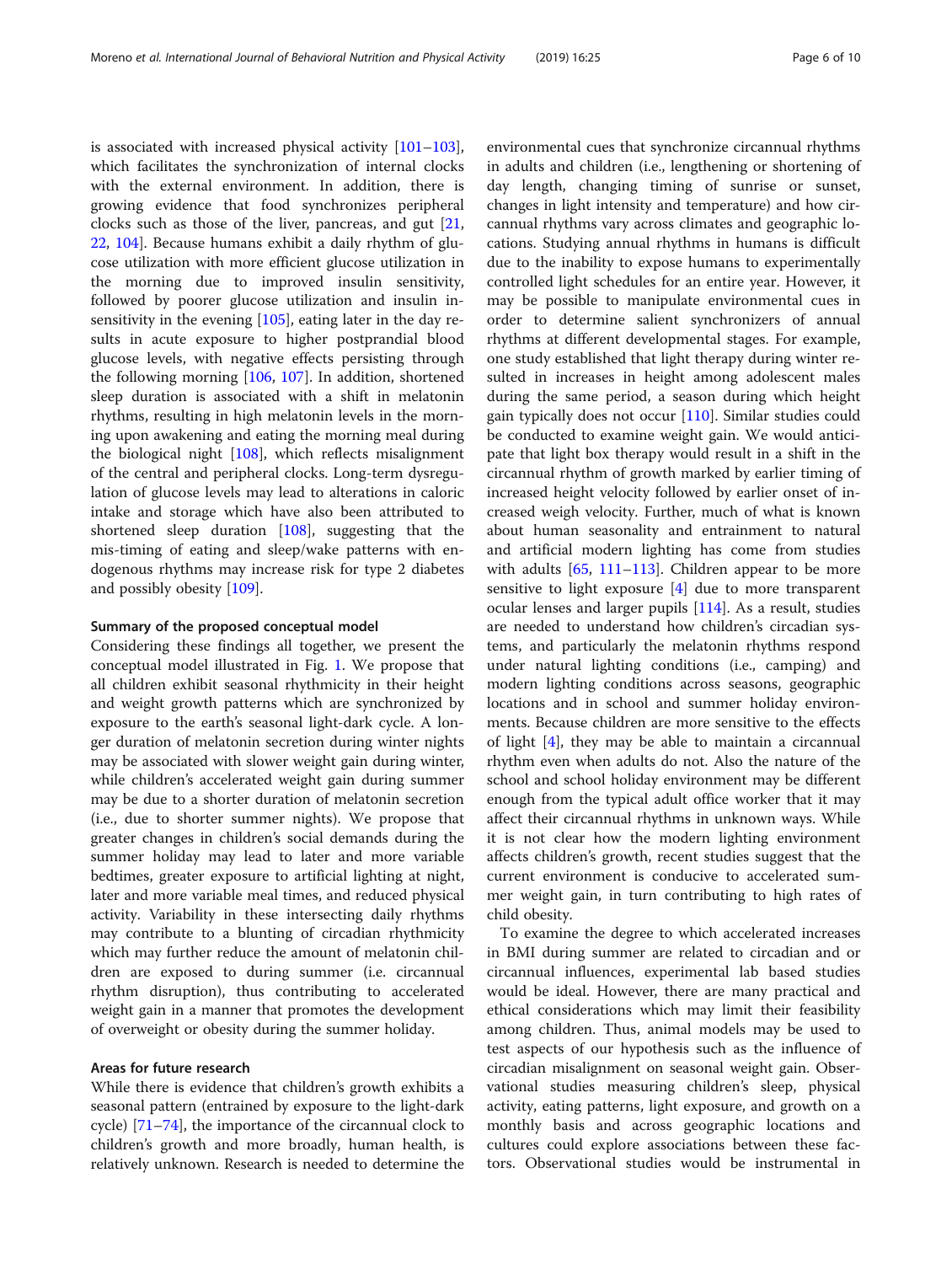examining whether circannual rhythms in children's growth differ by sex, ethnicity, age, and pubertal status. Such research may lead to important discoveries regarding the etiology of healthy growth and obesity in children, as well as more effective intervention tools.

Indeed, summer weight gain has not been observed across all children and critical individual factors remain poorly understood. It is possible that the effects of melatonin duration on growth are mediated solely by the circadian clocks; however, this has not yet been examined. Finally our theory of summer weight gain is not intended to replace the central role of diet and physical activity, but proposes additional elements for understanding changes in weight which are not accounted for solely by volitional increases or decreases in diet and physical activity.

# Implications for the prevention and treatment of childhood obesity

Circadian and circannual misalignment caused by changes in the timing of light exposure, sleep/wake schedules and eating patterns appear to be critical factors for unhealthy weight gain [[14](#page-7-0)]. Behavioral obesity prevention interventions targeting at the out of school summer holiday environment may therefore benefit from promoting optimal circadian health during summer by encouraging consistent sleep timing on both scheduled (e.g. school) and free days, optimal duration of sleep, limiting exposure to artificial light in the evenings [[115](#page-9-0)], encouraging light exposure during the day, particularly in the morning [[116](#page-9-0)], encouraging physical activity (to enhance evening fatigue) [[99](#page-8-0), [100](#page-9-0), [117](#page-9-0), [118](#page-9-0)], promoting an overnight fast by limiting food intake in the evening [\[49](#page-7-0)], and maintaining consistent meal patterns [\[49\]](#page-7-0). It is possible that behavioral changes related to lighting exposure may be more acceptable or easily implemented than recommendations to reduce caloric intake and increase physical activity, thereby increasing rates of intervention adherence.

# Conclusion

Seasonal weight gain has been observed in children during the summer  $[5]$  $[5]$ . Lack of structure on free days (i.e., out of school) leading to changes in traditional energy balance related behaviors (i.e., physical activity, sedentary behavior, diet, and sleep) has been proposed to explain this common finding [\[8](#page-7-0)]. The Structured Days Hypothesis assumes a traditional energy balance model of weight gain, but overlooks the role of chronobiology. The mechanisms through which sleep and circadian disturbances might lead to weight loss within a traditional energy balance model are not well understood but deserving of greater empirical inquiry [[119](#page-9-0)]. Later timing of sleep has been observed during periods of accelerated weight gain in children and adults, possibly due to

exposure to artificial light at night, which may result in shortened release of melatonin during the biological night, thereby contributing to seasonal weight gain. Melatonin has demonstrated promise within animal and human models for the prevention of weight gain and treatment of obesity  $[96, 97, 120, 121]$  $[96, 97, 120, 121]$  $[96, 97, 120, 121]$  $[96, 97, 120, 121]$  $[96, 97, 120, 121]$  $[96, 97, 120, 121]$  $[96, 97, 120, 121]$  $[96, 97, 120, 121]$ . However, melatonin rhythms may also explain seasonal weight gain in some individuals, thus having important implications for children during summer. Additional research is needed to explore this potentially important risk factor for childhood obesity. A better understanding of bio-behavioral causes of obesity will hopefully facilitate more effective prevention and treatment strategies as current strategies have been largely ineffective [[122\]](#page-9-0).

#### Abbreviations

BMI: Body mass index; SCN: Suprachiasmatic nucleus

#### Acknowledgements

Thank you to Adam Gillum for his contribution to Fig. [1](#page-3-0).

# Funding

JPM, DT and TB received institutional support from the US Department of Agriculture, Agricultural Research Service (Cooperative Agreement no. 58– 6250–0-008). JPM is also supported by the Texas Children's Hospital Pediatric Pilot Research Fund and Eunice Kennedy Shriver National Institute of Child Health & Human Development of the National Institutes of Health under Award Number K99HD091396. The content is solely the responsibility of the authors and does not necessarily represent the official views of the National Institutes of Health, Texas Children's Hospital or the US Department of Agriculture, Agricultural Research Service.

#### Availability of data and materials

Not applicable.

#### Author's contributions

JPM was principal investigator for the overall project and wrote the first draft of the manuscript. TB, DT, CAA, SJC serve as mentors to JPM. TB, DT, CAA, SJC and KMH have contributed conceptually to the manuscript. All authors reviewed, critiqued and approved this manuscript.

#### Ethics approval and consent to participate Not applicable

# Consent for publication

Not applicable

#### Competing interests

The authors declare that they have no competing interests.

### Publisher's Note

Springer Nature remains neutral with regard to jurisdictional claims in published maps and institutional affiliations.

#### Author details

<sup>1</sup>USDA/ARS Children's Nutrition Research Center, Department of Pediatrics, Baylor College of Medicine, Houston, 1100 Bates Street, Houston, TX 77030, USA. <sup>2</sup> Biological Rhythm Research Laboratory, Department of Behavioral Sciences, Rush University Medical Center, Chicago, IL, USA. <sup>3</sup>Sleep and Anxiety Center of Houston (SACH), Department of Psychology, University of Houston, Houston, TX, USA. <sup>4</sup>Department of Mathematics, Schreiner University, Kerrville, TX, USA.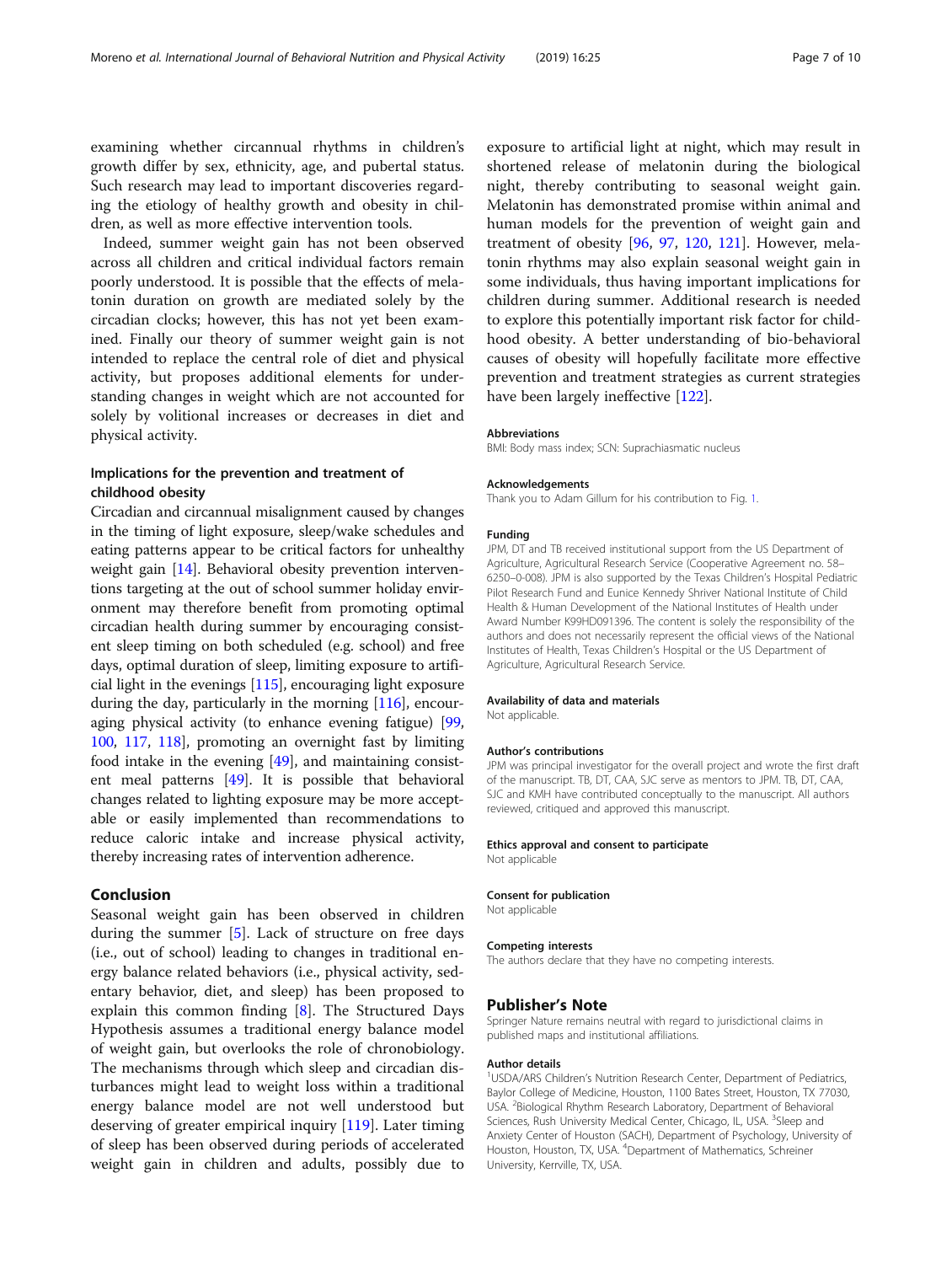### <span id="page-7-0"></span>Received: 3 December 2018 Accepted: 25 February 2019 Published online: 07 March 2019

#### References

- 1. Baranowski T, O'Connor T, Johnston C, Hughes S, Moreno J, Chen TA, Meltzer L, Baranowski J. School year versus summer differences in child weight gain: a narrative review. Child Obes. 2014;10:18–24.
- 2. Chen TA, Baranowski T, Moreno JP, O'Connor TM, Hughes SO, Baranowski J, Woehler D, Kimbro RT, Johnston CA. Obesity status trajectory groups among elementary school children. BMC Public Health. 2016;16:526.
- 3. Bartness TJ, Wade GN. Photoperiodic control of seasonal body weight cycles in hamsters. Neurosci Biobehav Rev. 1985;9:599–612.
- 4. Akacem LD, Wright KP Jr, LeBourgeois MK. Sensitivity of the circadian system to evening bright light in preschool-age children. Physiol Rep. 2018; 6:e13617.
- 5. Chen TA, Baranowski T, Moreno JP, O'Connor TM, Hughes SO, Baranowski J, Woehler D, Kimbro RT, Johnston CA. Obesity status transitions across the elementary years: use of Markov chain modelling. Pediatr Obes. 2015;11:88–94.
- Moreno JP, Johnston CA, Chen TA, O'Connor TA, Hughes SO, Baranowski J, Woehler D, Baranowski T. Seasonal variability in weight change during elementary school. Obesity. 2015;23:422–8.
- 7. von Hippel PT, Workman J. From Kindergarten through second grade, U.S. children's obesity prevalence grows only during summer vacations. Obesity (Silver Spring). 2016;24:2296–300.
- 8. Brazendale K, Beets MW, Weaver RG, Pate RR, Turner-McGrievy GM, Kaczynski AT, Chandler JL, Bohnert A, von Hippel PT. Understanding differences between summer vs school obesogenic behaviors of children: the structured days hypothesis. Int J Behav Nutr Phys Act. 2017;14:100.
- 9. Epstein LH, Roemmich JN. Reducing sedentary behavior: role in modifying physical activity. Exerc Sport Sci Rev. 2001;29:103–8.
- 10. Epstein LH, Saelens BE. Behavioral economics of obesity: food intake and energy expenditure. In: Bickel WK, Vuchinich RE, editors. Reframing health behavior change with behavioral economics. Mahwah, NJ: Lawrence Erlbaum Associates; 2000. p. 293–311.
- 11. Hall KD, Guyenet SJ, Leibel RL. The carbohydrate-insulin model of obesity is difficult to reconcile with current evidence. JAMA Intern Med. 2018;178: 1103–5.
- 12. Ludwig DS, Ebbeling CB. The carbohydrate-insulin model of obesity: beyond "calories in, calories out". JAMA Intern Med. 2018;178:1098–103.
- 13. Vitaterna MH, Takahashi JS, Turek FW. Overview of circadian rhythms. Alcohol Res Health. 2001;25:85–93.
- 14. Laermans J, Depoortere I. Chronobesity: role of the circadian system in the obesity epidemic. Obes Rev. 2016;17:108–25.
- 15. Lamont EW, Amir S. Circadian and ultradian clocks/rhythms. In: Koob G, Le Moal M, Thompson R, editors. Encylopedia of behavioral neuroscience. London: Academic Press; 2010. p. 257–61.
- 16. Bray MS, Young ME. Circadian rhythms in the development of obesity: potential role for the circadian clock within the adipocyte. Obes Rev. 2007;8:169–81.
- 17. Hughes S, Jagannath A, Hankins MW, Foster RG, Peirson SN. Photic regulation of clock systems. Methods Enzymol. 2015;552:125–43.
- 18. Crowley SJ. Assessment of circadian rhythms. In: Wolfson AR, Montgomery-Downs HE, editors. The Oxford handbook of infant, child, and adolescent sleep and behavior. New York: Oxford University Press; 2013. p. 204–22.
- 19. Bray MS, Young ME. Chronobiological effects on obesity. Curr Obes Rep. 2012;1:9–15.
- 20. Foster RG, Kreitzman L. Rhythms of life: the biological clocks that control the daily lives of every living thing. New Haven, CT: Yale University Press; 2005.
- 21. Vollmers C, Gill S, DiTacchio L, Pulivarthy SR, Le HD, Panda S. Time of feeding and the intrinsic circadian clock drive rhythms in hepatic gene expression. Proc Natl Acad Sci U S A. 2009;106:21453–8.
- 22. Stokkan KA, Yamazaki S, Tei H, Sakaki Y, Menaker M. Entrainment of the circadian clock in the liver by feeding. Science. 2001;291:490–3.
- 23. Hastings MH, Reddy AB, Maywood ES. A clockwork web: circadian timing in brain and periphery, in health and disease. Nat Rev Neurosci. 2003;4:649–61.
- 24. Roenneberg T, Merrow M. The circadian clock and human health. Curr Biol. 2016;26:R432–43.
- 25. Garaulet M, Ordovas JM, Madrid JA. The chronobiology, etiology and pathophysiology of obesity. Int J Obes. 2010;34:1667–83.
- 26. Baron KG, Reid KJ. Circadian misalignment and health. Int Rev Psychiatry. 2014;26:139–54.
- 27. McHill AW, Wright KP Jr. Role of sleep and circadian disruption on energy expenditure and in metabolic predisposition to human obesity and metabolic disease. Obes Rev. 2017;18(Suppl 1):15–24.
- 28. Engin A. Circadian rhythms in diet-induced obesity. Adv Exp Med Biol. 2017;960:19–52.
- 29. Garaulet M, Gomez-Abellan P. Timing of food intake and obesity: a novel association. Physiol Behav. 2014;134:44–50.
- 30. Johnston JD, Ordovas JM, Scheer FA, Turek FW. Circadian rhythms, metabolism, and Chrononutrition in rodents and humans. Adv Nutr. 2016;7:399–406.
- 31. Arble DM, Bass J, Laposky AD, Vitaterna MH, Turek FW. Circadian timing of food intake contributes to weight gain. Obesity (Silver Spring). 2009;17:2100–2.
- 32. Yasumoto Y, Hashimoto C, Nakao R, Yamazaki H, Hiroyama H, Nemoto T, Yamamoto S, Sakurai M, Oike H, Wada N, Yoshida-Noro C, Oishi K. Short-term feeding at the wrong time is sufficient to desynchronize peripheral clocks and induce obesity with hyperphagia, physical inactivity and metabolic disorders in mice. Metabolism. 2016;65:714–27.
- 33. Kohsaka A, Laposky AD, Ramsey KM, Estrada C, Joshu C, Kobayashi Y, Turek FW, Bass J. High-fat diet disrupts behavioral and molecular circadian rhythms in mice. Cell Metab. 2007;6:414–21.
- 34. Pendergast JS, Branecky KL, Yang W, Ellacott KL, Niswender KD, Yamazaki S. High-fat diet acutely affects circadian organisation and eating behavior. Eur J Neurosci. 2013;37:1350–6.
- 35. Thaiss CA, Zeevi D, Levy M, Zilberman-Schapira G, Suez J, Tengeler AC, Abramson L, Katz MN, Korem T, Zmora N, Kuperman Y, Biton I, Gilad S, Harmelin A, Shapiro H, Halpern Z, Segal E, Elinav E. Transkingdom control of microbiota diurnal oscillations promotes metabolic homeostasis. Cell. 2014;159:514–29.
- 36. Scheer FA, Hilton MF, Mantzoros CS, Shea SA. Adverse metabolic and cardiovascular consequences of circadian misalignment. Proc Natl Acad Sci U S A. 2009;106:4453–8.
- 37. Canuto R, Garcez AS, Olinto MT. Metabolic syndrome and shift work: a systematic review. Sleep Med Rev. 2013;17:425–31.
- Wang F, Zhang L, Zhang Y, Zhang B, He Y, Xie S, Li M, Miao X, Chan EY, Tang JL, Wong MC, Li Z, Yu IT, Tse LA. Meta-analysis on night shift work and risk of metabolic syndrome. Obes Rev. 2014;15:709–20.
- 39. Wang XS, Armstrong ME, Cairns BJ, Key TJ, Travis RC. Shift work and chronic disease: the epidemiological evidence. Occup Med (Lond). 2011;61:78–89.
- 40. De Bacquer D, Van Risseghem M, Clays E, Kittel F, De Backer G, Braeckman L. Rotating shift work and the metabolic syndrome: a prospective study. Int J Epidemiol. 2009;38:848–54.
- 41. Sun M, Feng W, Wang F, Li P, Li Z, Li M, Tse G, Vlaanderen J, Vermeulen R, Tse LA. Meta-analysis on shift work and risks of specific obesity types. Obes Rev. 2018;19:28–40.
- 42. Roenneberg T, Allebrandt KV, Merrow M, Vetter C. Social jetlag and obesity. Curr Biol. 2012;22:939–43.
- 43. Stoner L, Beets MW, Brazendale K, Moore JB, Weaver RG. Social Jetlag Is Associated With Adiposity in Children. Glob Pediatr Health. 2018;5: 2333794x18816921.
- 44. Stoner L, Castro N, Signal L, Skidmore P, Faulkner J, Lark S, Williams MA, Muller D, Harrex H. Sleep and adiposity in preadolescent children: the importance of social jetlag. Child Obes. 2018;14:158–64.
- 45. Malone SK, Zemel B, Compher C, Souders M, Chittams J, Thompson AL, Pack A, Lipman TH. Social jet lag, chronotype and body mass index in 14- 17-year-old adolescents. Chronobiol Int. 2016:1–12.
- 46. Colles SL, Dixon JB, O'Brien PE. Night eating syndrome and nocturnal snacking: association with obesity, binge eating and psychological distress. Int J Obes. 2007;31:1722–30.
- 47. Goel N, Stunkard AJ, Rogers NL, Van Dongen HP, Allison KC, O'Reardon JP, Ahima RS, Cummings DE, Heo M, Dinges DF. Circadian rhythm profiles in women with night eating syndrome. J Biol Rhythm. 2009;24:85–94.
- 48. McHill AW, Phillips AJ, Czeisler CA, Keating L, Yee K, Barger LK, Garaulet M, Scheer FA, Klerman EB. Later circadian timing of food intake is associated with increased body fat. Am J Clin Nutr. 2017;106:1213–9.
- 49. St-Onge MP, Ard J, Baskin ML, Chiuve SE, Johnson HM, Kris-Etherton P, Varady K. Meal timing and frequency: implications for cardiovascular disease prevention: a scientific statement from the American Heart Association. Circulation. 2017;135:e96–e121.
- 50. Kahleova H, Lloren JI, Mashchak A, Hill M, Fraser GE. Meal frequency and timing are associated with changes in body mass index in Adventist health study 2. J Nutr. 2017;147:1722–8.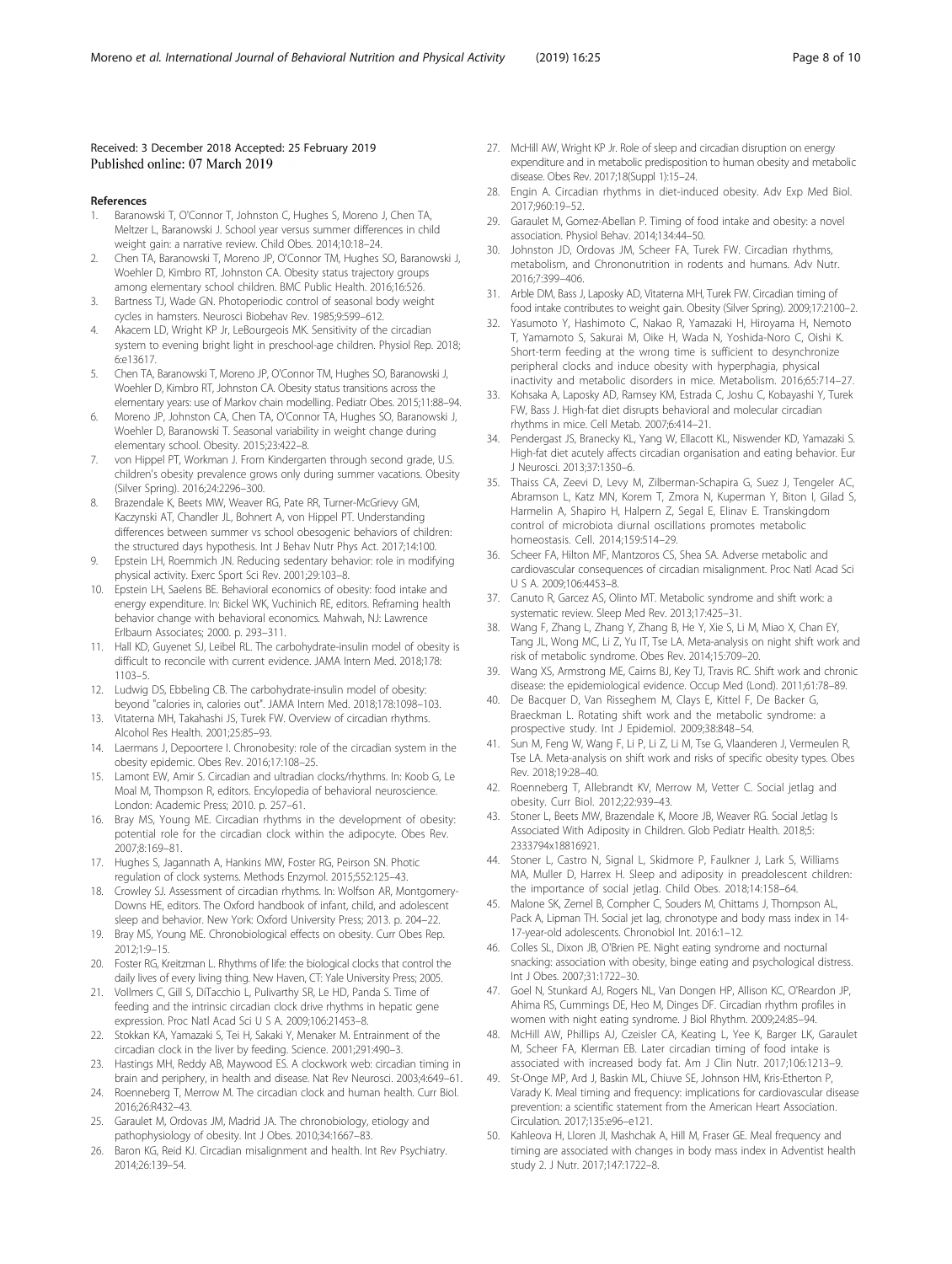- <span id="page-8-0"></span>51. Bo S, Musso G, Beccuti G, Fadda M, Fedele D, Gambino R, Gentile L, Durazzo M, Ghigo E, Cassader M. Consuming more of daily caloric intake at dinner predisposes to obesity. A 6-year population-based prospective cohort study. PLoS One. 2014;9:e108467.
- 52. Gill S, Panda S. A smartphone app reveals erratic diurnal eating patterns in humans that can be modulated for health benefits. Cell Metab. 2015;22:789–98.
- 53. Gupta NJ, Kumar V, Panda S. A camera-phone based study reveals erratic eating pattern and disrupted daily eating-fasting cycle among adults in India. PLoS One. 2017;12:e0172852.
- 54. Coulthard JD, Pot GK. The timing of the evening meal: how is this associated with weight status in UK children? Br J Nutr. 2016;115:1616–22.
- 55. Bo S, De Carli L, Venco E, Fanzola I, Maiandi M, De Michieli F, Durazzo M, Beccuti G, Cavallo-Perin P, Ghigo E, Ganzit GP. Impact of snacking pattern on overweight and obesity risk in a cohort of 11- to 13-year-old adolescents. J Pediatr Gastroenterol Nutr. 2014;59:465–71.
- 56. Kupek E, Lobo AS, Leal DB, Bellisle F, de Assis MA. Dietary patterns associated with overweight and obesity among Brazilian schoolchildren: an approach based on the time-of-day of eating events. Br J Nutr. 2016;116: 1954–65.
- 57. Garaulet M, Gomez-Abellan P, Alburquerque-Bejar JJ, Lee YC, Ordovas JM, Scheer FA. Timing of food intake predicts weight loss effectiveness. Int J Obes. 2013;37:604–11.
- 58. Ruiz-Lozano T, Vidal J, de Hollanda A, Scheer F, Garaulet M, Izquierdo-Pulido M. Timing of food intake is associated with weight loss evolution in severe obese patients after bariatric surgery. Clin Nutr. 2016;35:1308–14.
- 59. Garaulet M, Vera B, Bonnet-Rubio G, Gomez-Abellan P, Lee YC, Ordovas JM. Lunch eating predicts weight-loss effectiveness in carriers of the common allele at PERILIPIN1: the ONTIME (obesity, Nutrigenetics, timing, Mediterranean) study. Am J Clin Nutr. 2016;104:1160–6.
- 60. Beer K, Steffan-Dewenter I, Hartel S, Helfrich-Forster C. A new device for monitoring individual activity rhythms of honey bees reveals critical effects of the social environment on behavior. J Comp Physiol A Neuroethol Sens Neural Behav Physiol. 2016;202:555–65.
- 61. Foster RG, Kreitzman L. Seasons of Life. New Haven: Yale University Press; 2009.
- 62. Kantermann T, Juda M, Merrow M, Roenneberg T. The human circadian clock's seasonal adjustment is disrupted by daylight saving time. Curr Biol. 2007;17:1996–2000.
- 63. Coomans CP, Lucassen EA, Kooijman S, Fifel K, Deboer T, Rensen PC, Michel S, Meijer JH. Plasticity of circadian clocks and consequences for metabolism. Diabetes Obes Metab. 2015;17(Suppl 1):65–75.
- 64. Coomans CP, Ramkisoensing A, Meijer JH. The suprachiasmatic nuclei as a seasonal clock. Front Neuroendocrinol. 2015;37:29–42.
- 65. Stothard ER, McHill AW, Depner CM, Birks BR, Moehlman TM, Ritchie HK, Guzzetti JR, Chinoy ED, LeBourgeois MK, Axelsson J, Wright KP Jr. Circadian entrainment to the natural light-dark cycle across seasons and the weekend. Curr Biol. 2017;27:508–13.
- 66. Wehr TA, Schwartz PJ, Turner EH, Feldman-Naim S, Drake CL, Rosenthal NE. Bimodal patterns of human melatonin secretion consistent with a twooscillator model of regulation. Neurosci Lett. 1995;194:105–8.
- 67. Daan S, Pittendrigh CS. A functional analysis of circadian pacemakers in nocturnal rodents. II. The variability of phase response curves. J Comp Physiol A. 1976;106:253–66.
- 68. Wehr TA, Aeschbach D, Duncan WC Jr. Evidence for a biological dawn and dusk in the human circadian timing system. J Physiol. 2001;535:937–51.
- 69. Wehr TA. Effect of seasonal changes in daylength on human neuroendocrine function. Horm Res. 1998;49:118–24.
- 70. Stevenson TJ, Visser ME, Arnold W, Barrett P, Biello S, Dawson A, Denlinger DL, Dominoni D, Ebling FJ, Elton S, Evans N, Ferguson HM, Foster RG, Hau M, Haydon DT, Hazlerigg DG, Heideman P, Hopcraft JG, Jonsson NN, Kronfeld-Schor N, Kumar V, Lincoln GA, MacLeod R, Martin SA, Martinez-Bakker M, Nelson RJ, Reed T, Robinson JE, Rock D, Schwartz WJ, et al. Disrupted seasonal biology impacts health, food security and ecosystems. Proc Biol Sci. 2015;282:20151453.
- 71. Marshall WA, Swan AV. Seasonal variation in growth rates of normal and blind children. Hum Biol. 1971;43:502–16.
- 72. Bogin BA. Seasonal pattern in the rate of growth in height of children living in Guatemala. Am J Phys Anthropol. 1978;49:205–10.
- 73. Bogin B. Patterns of human growth. 2nd ed. Cambridge: Cambridge University Press; 1999.
- 74. Bogin B. Monthly changes in the gain and loss of growth in weight of children living in Guatemala. Am J Phys Anthropol. 1979;51:287–91.
- 75. Malling-Hansen R. Periods in the Growth of Children. In: Nordic Journal of Prison and other Penitent Institutions, Body of the Nordic Penitentiary; 1883.
- 76. Marshall EL. A review of American research on seasonal variation in stature and body weight. J Pediatr. 1937;10:819–31.
- 77. Vincent M, Dierickx J. [Study on the seasonal growth of school children in Leopoldville]. Ann Soc Belg Med Trop (1920). 1960;40:837–843.
- 78. Lehmann A, Scheffler C, Hermanussen M. Evidence of seasonal variation in longitudinal growth of height in a sample of boys from Stuttgart Carlsschule, 1771-1793, using combined principal component analysis and maximum likelihood principle. Homo. 2010;61:59–63.
- 79. Benjamin B. Height and weight measurements of school children. J Hyg (Lond). 1943;43:55–68.
- Orr JB, Clark ML. A report on seasonal variation in the growth of school-children. Lancet. 1930;216:365–7.
- 81. Palmer CE. Seasonal variation of average growth in weight of elementary school children. Public Health Rep. 1933;48:211–42.
- 82. Whitacre J. Seasonal variations of growth in weight and height of Texas school children. Tex Agric Experimentation. 1935;510:1–72.
- Schmid-Monnard K. Ueber den einfluss der jarhreszeit und der schule auf das waschstum der kinder. Jahrbuch der Kinderheilkunde Neue Folge. 1985;41:84–106.
- 84. Franckle R, Adler R, Davison K. Accelerated weight gain among children during summer versus school year and related racial/ethnic disparities: a systematic review. Prev Chronic Dis. 2014;11:E101.
- 85. Moreno JP, Johnston CA, Woehler D. Changes in weight over the school year and summer vacation: results of a 5-year longitudinal study. J Sch Health. 2013;83:473–7.
- 86. Reesor L, Hernandez D, Johnston CA, Moreno JP. School-based weight management program curbs summer weight gain among low-income Hispanic middle school students. J Sch Health. in press.
- 87. von Hippel PT, Powell B, Downey DB, Rowland NJ. The effect of school on overweight in childhood: gain in body mass index during the school year and during summer vacation. Am J Public Health. 2007;97:696–702.
- 88. Smith DT, Bartee RT, Dorozynski CM, Carr LJ. Prevalence of overweight and influence of out-of-school seasonal periods on body mass index among American Indian schoolchildren. Prev Chronic Dis. 2009;6:A20.
- Zitting KM, Vujovic N, Yuan RK, Isherwood CM, Medina JE, Wang W, Buxton OM, Williams JS, Czeisler CA, Duffy JF. Human resting energy expenditure varies with circadian phase. Curr Biol. 2018;28:3685–90 e3.
- 90. Lee P, Swarbrick MM, Ho KK. Brown adipose tissue in adult humans: a metabolic renaissance. Endocr Rev. 2013;34:413–38.
- 91. Thuzar M, Ho KK. MECHANISMS IN ENDOCRINOLOGY: Brown adipose tissue in humans: regulation and metabolic significance. Eur J Endocrinol. 2016;175:R11–25.
- 92. Alonso-Vale MI, Andreotti S, Mukai PY, Borges-Silva C, Peres SB, Cipolla-Neto J, Lima FB. Melatonin and the circadian entrainment of metabolic and hormonal activities in primary isolated adipocytes. J Pineal Res. 2008;45:422–9.
- 93. Song CK, Bartness TJ. CNS sympathetic outflow neurons to white fat that express MEL receptors may mediate seasonal adiposity. Am J Physiol Regul Integr Comp Physiol. 2001;281:R666–72.
- 94. Jimenez-Aranda A, Fernandez-Vazquez G, Campos D, Tassi M, Velasco-Perez L, Tan DX, Reiter RJ, Agil A. Melatonin induces browning of inguinal white adipose tissue in Zucker diabetic fatty rats. J Pineal Res. 2013;55:416–23.
- 95. Fernandez Vazquez G, Reiter RJ, Agil A. Melatonin increases brown adipose tissue mass and function in Zucker diabetic fatty rats: implications for obesity control. J Pineal Res. 2018;64:e12472.
- 96. Tan DX, Manchester LC, Fuentes-Broto L, Paredes SD, Reiter RJ. Significance and application of melatonin in the regulation of brown adipose tissue metabolism: relation to human obesity. Obes Rev. 2011;12:167–88.
- 97. Cipolla-Neto J, Amaral FG, Afeche SC, Tan DX, Reiter RJ. Melatonin, energy metabolism, and obesity: a review. J Pineal Res. 2014;56:371–81.
- Reiter RJ, Tan DX, Korkmaz A, Ma S. Obesity and metabolic syndrome: association with chronodisruption, sleep deprivation, and melatonin suppression. Ann Med. 2012;44:564–77.
- 99. Buxton OM, Lee CW, L'Hermite-Baleriaux M, Turek FW, Van Cauter E. Exercise elicits phase shifts and acute alterations of melatonin that vary with circadian phase. Am J Physiol Regul Integr Comp Physiol. 2003; 284:R714–24.